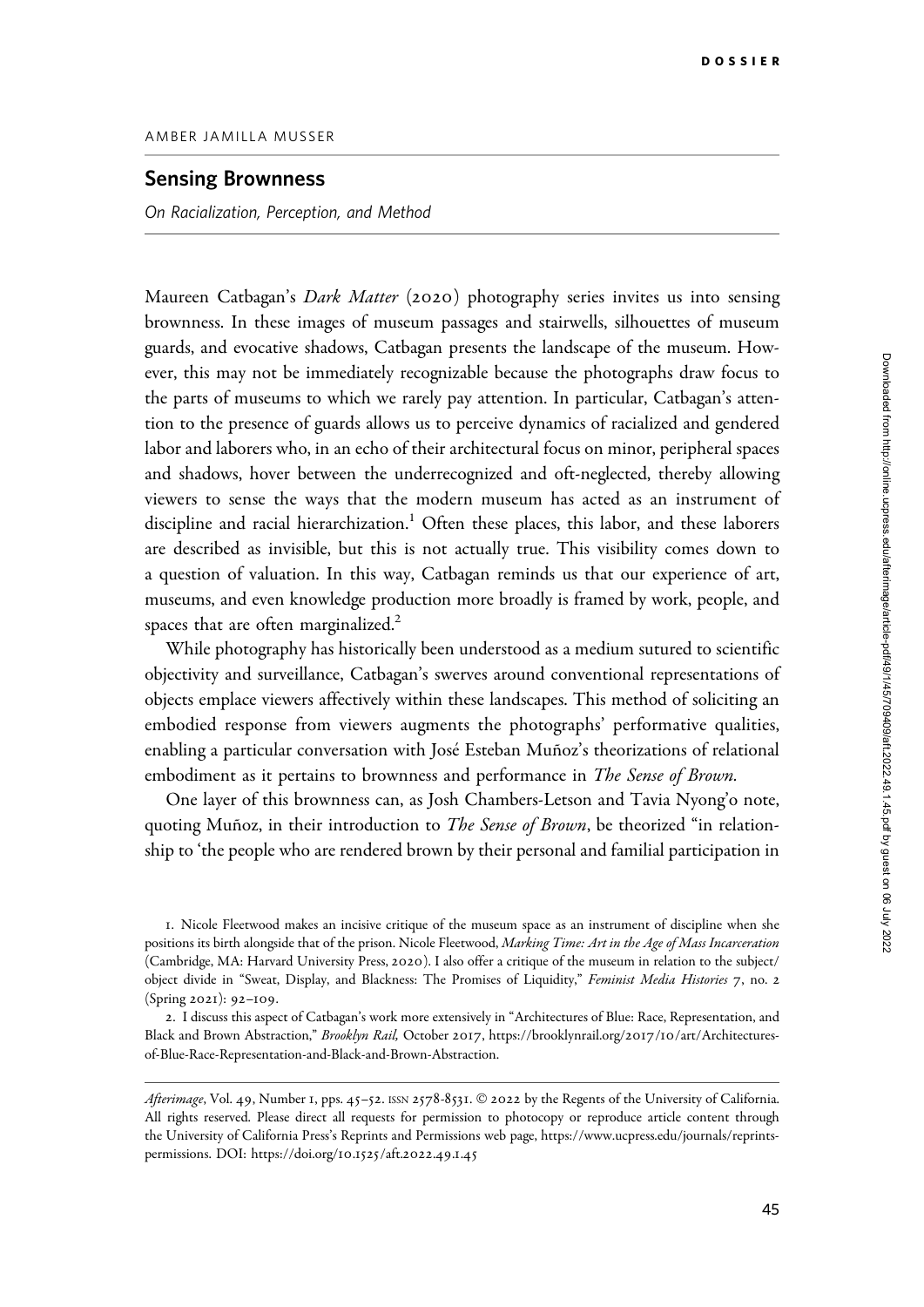South-to-North migration patterns."<sup>3</sup> While Muñoz most extensively theorizes this brownness in relation to the Latinx category, he offers that it does include other racial formations. However, Muñoz's version of brownness is not exactly a set of stable racial designations as much as a relational category. Describing parallels between his investigations and those of Vijay Prashad vis-à-vis South Asians, he writes, "While these brownnesses mean radically different things on the register of difference, they both do the work of shoring up normative national affect through their deviations."<sup>4</sup> What we see in the comparison that Muñoz draws is the way that brownness, through its multiple and various marginalizations, is used to consolidate a racialized implicitly white norm. This version of brownness is capacious because the historic and geographic forms of marginalization are vast.

In its omission of conventional identitarian markers, Catbagan's work highlights this relational aspect of brownness. Dark Matter is not about the representational quandaries of being Filipinx; instead, viewers are made to feel the overlapping colonial and neoliberal infrastructures of the museum. We feel it without having to be told. This is to say that brownness as the experience of being minoritized forces a reckoning with dominance. In this context, Catbagan's attention to the minor and peripheral offers an echo of the way that (former) United States colonies such as the Philippines, where they were born, often linger on the edge of US consciousness even as their geographies, economies, and politics continue to be determined by the aftermaths of US military intervention—including and especially in regard to migrations. It is not incidental that many of those who work as guards at the Metropolitan Museum of Art, for example, arrived in the US because of these migrations. By bringing our attention to the critical function that the labor of guarding provides, then, Catbagan allows us to see how this racialized labor, this brownness, is integral to the various norms—of whiteness, of imperialism, of national affect that the museum produces—and not merely because "Flipinos are the Latinos of Asia."5 While rendered minor, brownness, here, helps to understand the structure of the dominant.<sup>6</sup> This is also where one can dwell in the dark matter that Catbagan summons—it is what structures and yet is unacknowledged.

Returning to Muñoz's insight that brownness "do[es] the work of shoring up normative national affect through their deviations," we see that brownness not only exposes the normative, the unremarkable dominant, but it unites *and* irritates—it is what he calls, citing W. E. B. Du Bois, "a problem."<sup>7</sup> Following Sianne Ngai we can understand

<sup>3</sup>. Joshua Chambers-Letson and Tavia Nyong'o, "The Aesthetic Resonance of Brown," Editors' Introduction, in José Esteban Muñoz, José Esteban Muñoz, The Sense of Brown, ed. Joshua Chambers-Letson and Tavia Nyong'o (Durham, NC: Duke University Press, 2020), ix–xxxiii; x.

<sup>4.</sup> José Esteban Muñoz, "Chico, What Does it Feel Like to Be a Problem?": The Transmission of Brownness," The Sense of Brown, 36–46; 41.

<sup>5</sup>. Although there are definitely many profitable explorations to be made around this convergence. For more on this argument see Anthony Ocampo, The Latinos of Asia: How Filipino Americans Break the Rules of Race (Palo Alto, CA: Stanford University Press, 2016).

<sup>6</sup>. Notably, this is just one possible way to theorize the minor; for a more capacious version of the minor see Hentyle Yapp, Minor China: Method, Materialisms, and the Aesthetic (Durham, NC: Duke University Press, 2021).

<sup>7.</sup> Muñoz, "Chico, What Does it Feel Like to Be a Problem?," 41.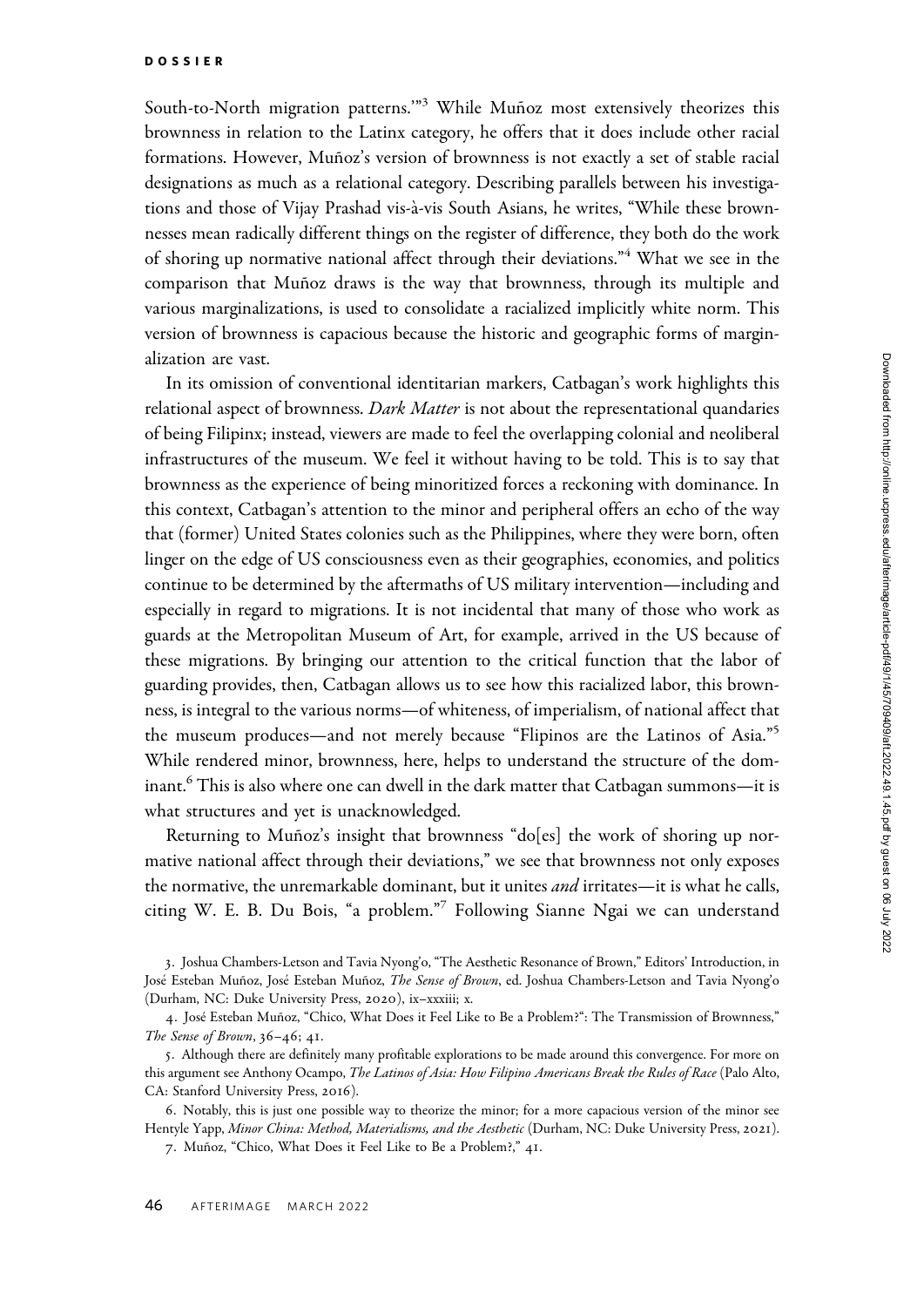

IMAGE 1. Dark Matter (2020) by Maureen Catbagan; courtesy the artist.

irritation as a minor feeling, the chaffing produced by the residue of persistent violence.<sup>8</sup> On the one hand, this irritation provides a sense in common—allowing for people to unite under a banner of brownness, which we see in relation to these expansive possibilities for mobilizing an analytics of brownness. However, Muñoz also argues that the

<sup>8.</sup> Sianne Ngai, Ugly Feelings (Cambridge, MA: Harvard University Press, 2007).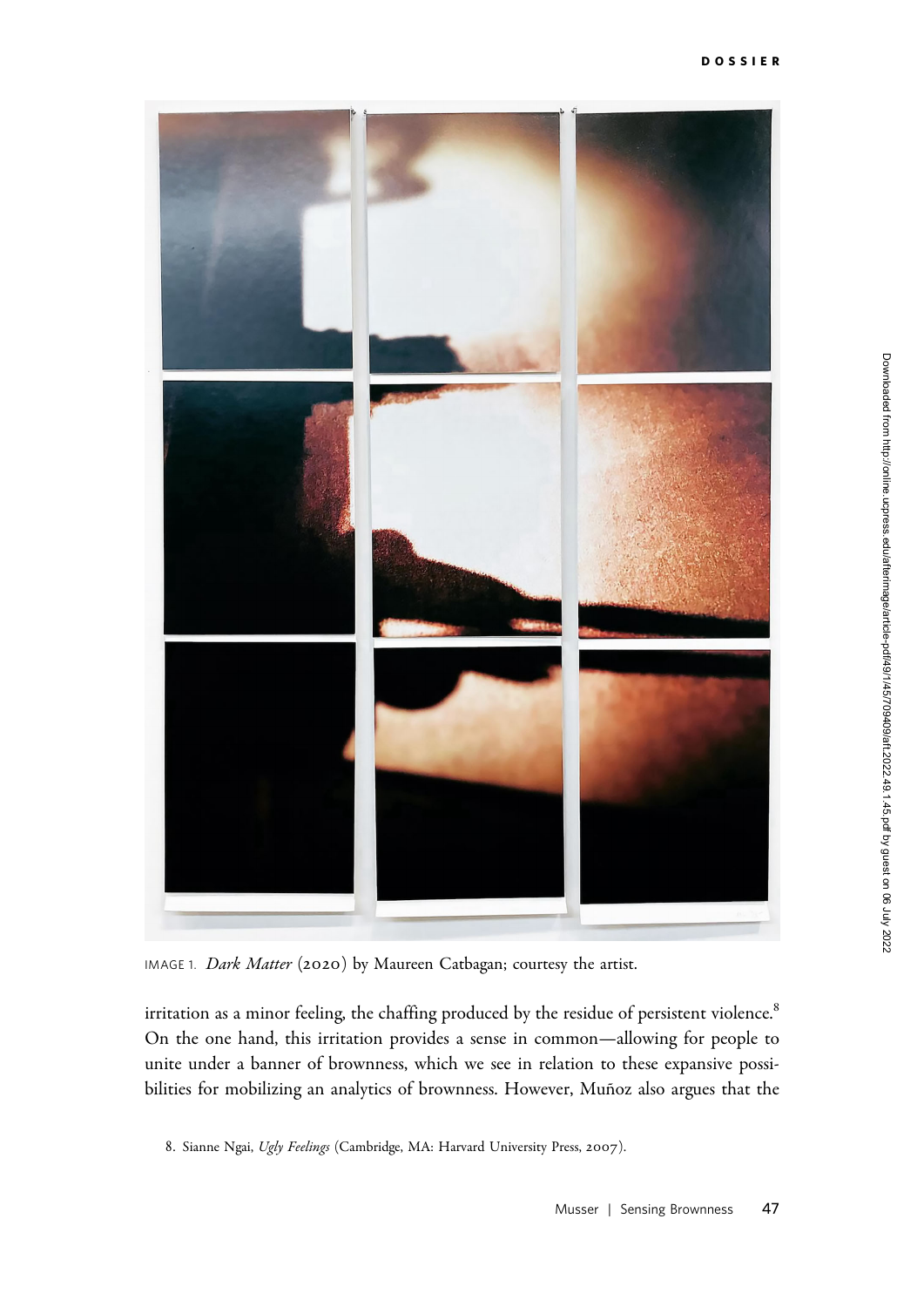

IMAGE 2. Installation view of Lights, Tunnels, Passages & Shadows by Maureen Catbagan, Center for Book Arts, 2021; courtesy the artist.

presence of brownness perpetually threatens the cobbled together façade of dominance. Embedded in this sense of irritation is the displeasure brought on by nonconformity and its durational quality because this unhappiness is brought about by being.

Muñoz uses two sonic performances of José Feliciano to illustrate these conjoined arguments—the theme song for the 1970s sitcom *Chico and the Man* and a 1968 televised performance of the national anthem. Feliciano's performance of the anthem, which was "slow and plaintive" incited audience derision in its "browning of the national anthem, which is to say the manifesting of sorrow and disappointment that the minoritarian subject feels in relation to the normative affective protocols that make one feel brown."<sup>9</sup> Here, we see brownness as irritant because it reminds listeners of the enduring problems in the nation called the United States. The television theme song, by contrast, does not sow broader discontent, but invites the young Muñoz into a sense of brown camaraderie. In both scenes of performance Muñoz describes feeling the disjunction between the lyrics and Feliciano's "spare and haunting" delivery, writing, "In my own memory, and in the here and now, I do not hear Feliciano's song as one of uplift, but instead as something else. I hear something that I want to identify as akin to brown feeling, this commonality in feeling like a problem."<sup>10</sup> Here, we also see how the sense of marginalization forges a commonality that might itself lead to a shared politics. In part, this is through the insight of the durative quality of these brown feelings-in-common.

These multiple dimensions of relationality give us further insight into brownness as an affective, sensational, and psychological entity. I mark these differences because it is not just that brownness offers a way to understand the dominant, but it is also an embodied

<sup>9.</sup> Muñoz, "Chico, What Does it Feel Like to Be a Problem?," 41.

<sup>10.</sup> Muñoz, "Chico, What Does it Feel Like to Be a Problem?," 45.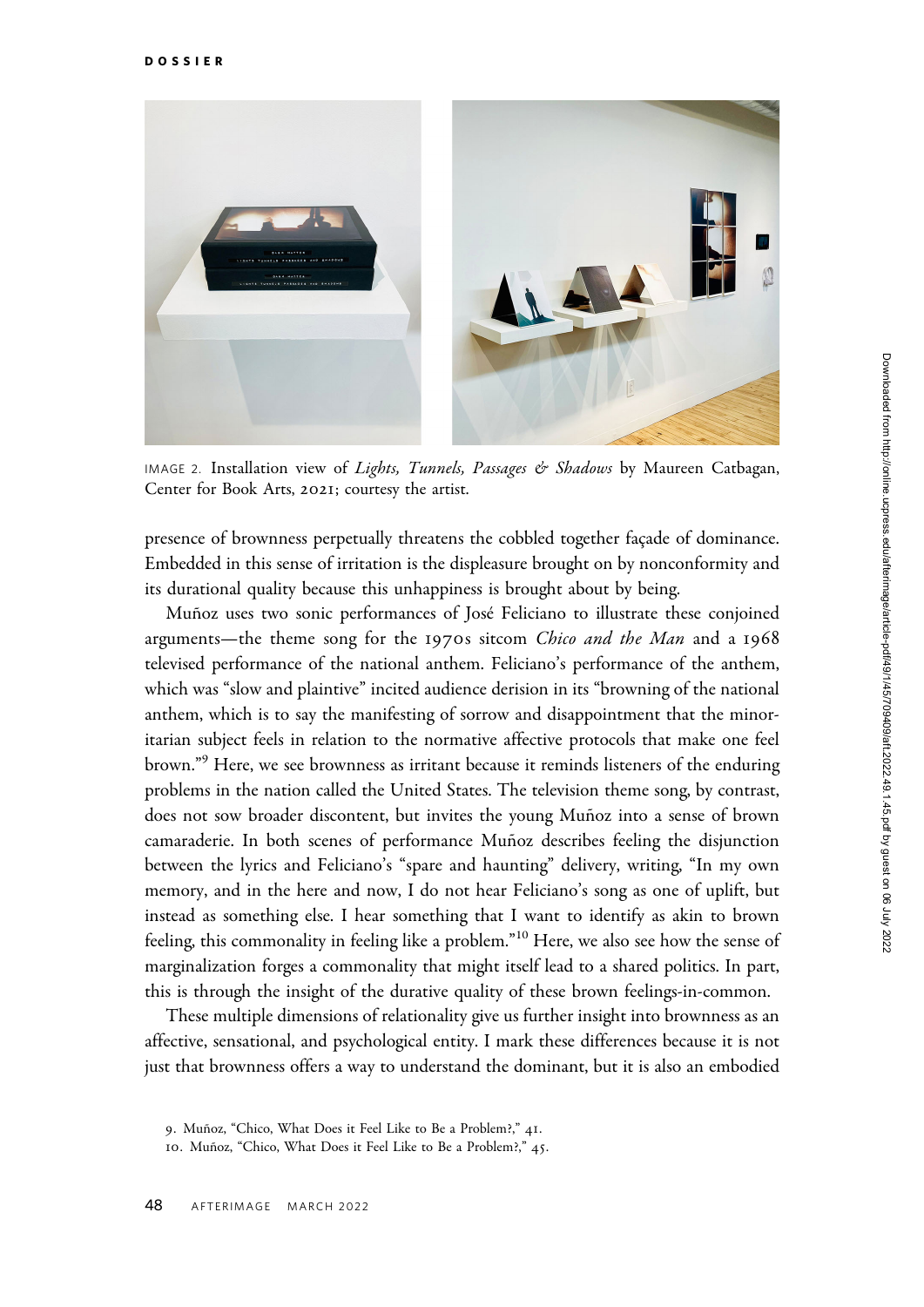

IMAGE 3. Folio I, unfolded, of *Dark Matter* (2020) by Maureen Catbagan; courtesy the artist.

politics, whose terms shift depending on context. First, the psychological, to which Munoz alludes explicitly in describing the task of *The Sense of Brown:* "This project [*The Sense of Brown*] then calls upon some psychological stratagems to offer a heuristic that is attuned to the place and particularity of minoritarian subjects within the social."<sup>11</sup> What feels important about psychology is its ability to reflect the dynamics of the social. In that reading, feeling brown means being attuned to the dynamics that have produced one as minoritarian. In Feliciano's performances, this means attending to the resonances between the premise of the television show—"a sly Latino who charmed a constantly irritated white racist"—and Feliciano's downbeat delivery.<sup>12</sup> This feeling of being a problem, Muñoz suggests, is part and parcel of the means by which the external social scene has been internalized—psychology.

The affective topologies of brownness are more nebulous. Muñoz writes, "Brownness" registers as a mode of affective particularity that a subject feels in herself or recognizes in others."<sup>13</sup> Here, the emphasis shifts away from sociologic problematics to recognition, but more than its psychological dynamics, Muñoz invests in its aftermath—what does belonging feel like? This feeling, in turn, permits commonality and is, Muñoz argues, reliant on empathy: "There is something innately empathic about this shared affective construct that I am calling brownness, this response to a certain negation within the social that corresponds to this question of feeling like a problem."<sup>14</sup> We can, I think, take note of the difficulties surrounding empathy as a concept and understand how it forms an important building block for the politics of brownness.<sup>15</sup> In addition to Muñoz's explicit naming of the concept, we feel it in his description of Feliciano's performances—

- 12. Muñoz, "Chico, What Does it Feel Like to Be a Problem?," 44.
- 13. Muñoz, "Chico, What Does it Feel Like to Be a Problem?," 40.
- 14. Muñoz, "Chico, What Does it Feel Like to Be a Problem?," 41.

15. Saidiya V. Hartman has an extensive and useful critique of empathy as working to erase subjectivities through these projections. See Saidiya V. Hartman, Scenes of Subjection: Terror, Slavery, and Self-Making in Nineteenth-Century America (New York: Oxford University Press, 1997).

<sup>11.</sup> Muñoz, "Chico, What Does it Feel Like to Be a Problem?," 40.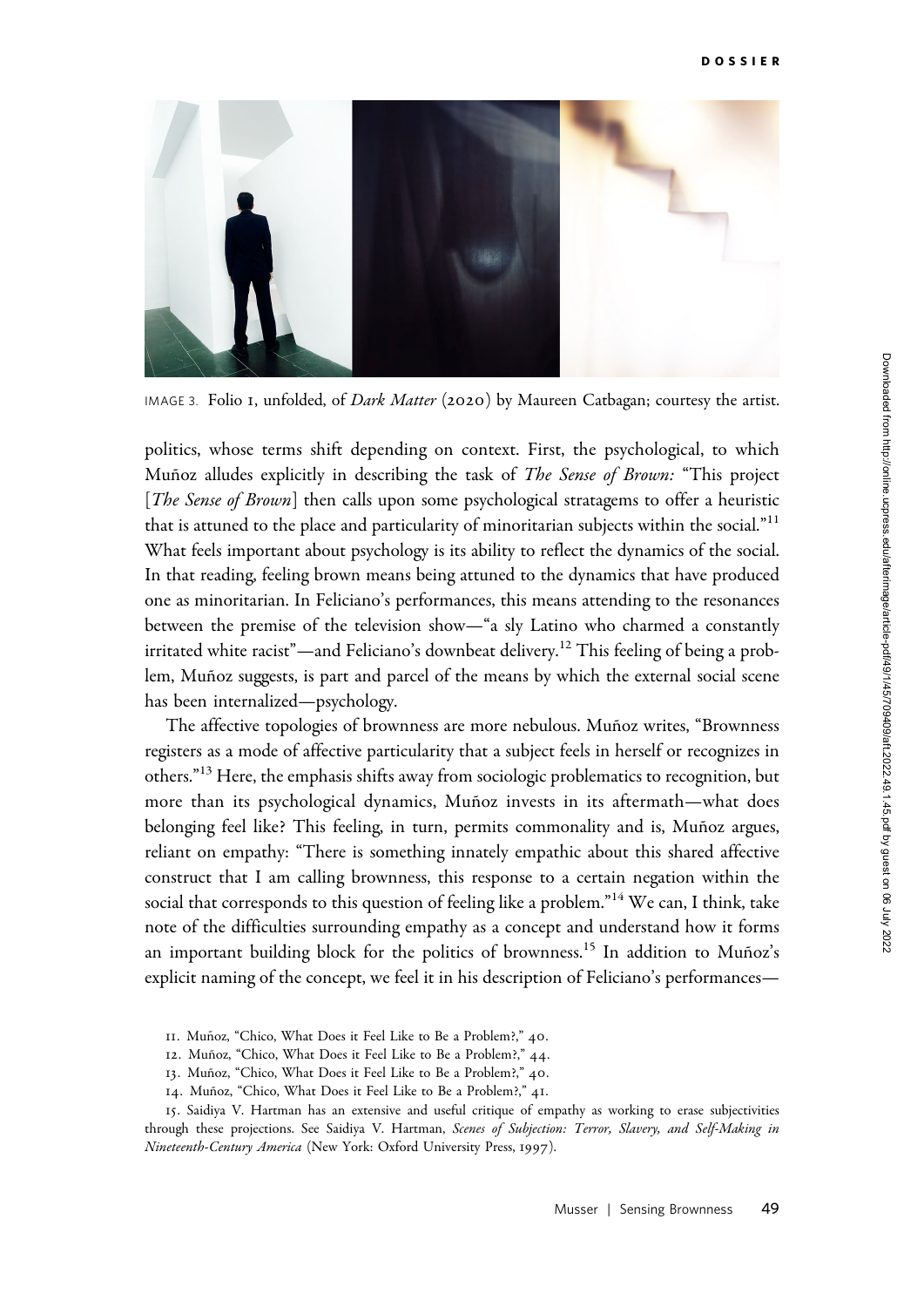he projects himself into the scene of both Feliciano and, implicitly, Chico, to think with their vulnerabilities and to align himself alongside them. On the one hand, this is not a phenomenon divested from the psychological, but in Muñoz's description we see the way that it plays out in relation to the idea of belonging, itself nebulous—especially when forged through negation. He writes, "Owning the negation that is brownness is owning an understanding of self and group as a problem in relation to a dominant order, a normative national affect. Brown feelings are the glue that coheres group identifications."<sup>16</sup> This is to say that the being in common has to do with a shared feeling of un-belonging to a national public sphere.

But I think Muñoz stresses affect here in order to make sense of its ability to be contagious—its ability to transmit, or rather our ability to register its transmission even  $if/$ when there is no access to psychology. It is notable here that Muñoz is working with Teresa Brennan's theorization of affect, which "travels through other routes, like smell or sound."<sup>17</sup> This, in turn, brings us toward the sensational and the ways that the materiality of bodies is compelled by these forms of projection and becoming-communal in difference. I dwell on the embodied aspect of Muñoz's intervention and its related swerves between "feeling brown," "sensing brown," and "the brown commons" to articulate several important moments of difference between affect, psychology, and sensation, which it is tempting to collapse into the communal or critical even as each offers its own analytic insight.

In Catbagan's work, I see the transmission of brownness in their photographs' solicitation of affective and sensorial engagement. By showing the effects of marginalization but not its processes, Catbagan's projects ask viewers to sense, to feel, to use their bodies to think with the experience of marginalization. This is the psychological, affective, and sensational work that Muñoz argues that brownness can produce. The most recent installation of Dark Matter was in Spring 2021 at the Center for Book Arts in Manhattan. There, Catbagan assembled the series into three books, which were, in turn, hung next to each other on the gallery wall, so that they each unfolded vertically into three panels, producing an interactive grid of images. This complex geometry means that viewers can either see one large image of shadows—The Met Museum Shadow (2020)—or can fold any of the books vertically to reveal individual photographs. Catbagan emphasizes the multiple ways one can orient oneself through space, especially when one pays attention to what exists alongside the objects on which one is often told to focus—here we arrive at the shadows, architecture of infrastructure, and labor of the guards. This project is an immersive engagement with marginalization enacted through the activation of a spatial sense of being peripheral—affect, sensation, and psychology combined.

Crucially, what we find in Catbagan's work is an emphasis on perceiving brownness rather than representing it or performing it—note that this echoes Muñoz's focus on his responses to Feliciano's performance. This is the true import of Muñoz's sense of brown:

<sup>16.</sup> Muñoz, "Chico, What Does it Feel Like to Be a Problem?," 41.

<sup>17.</sup> Muñoz, "Chico, What Does it Feel Like to Be a Problem?," 45.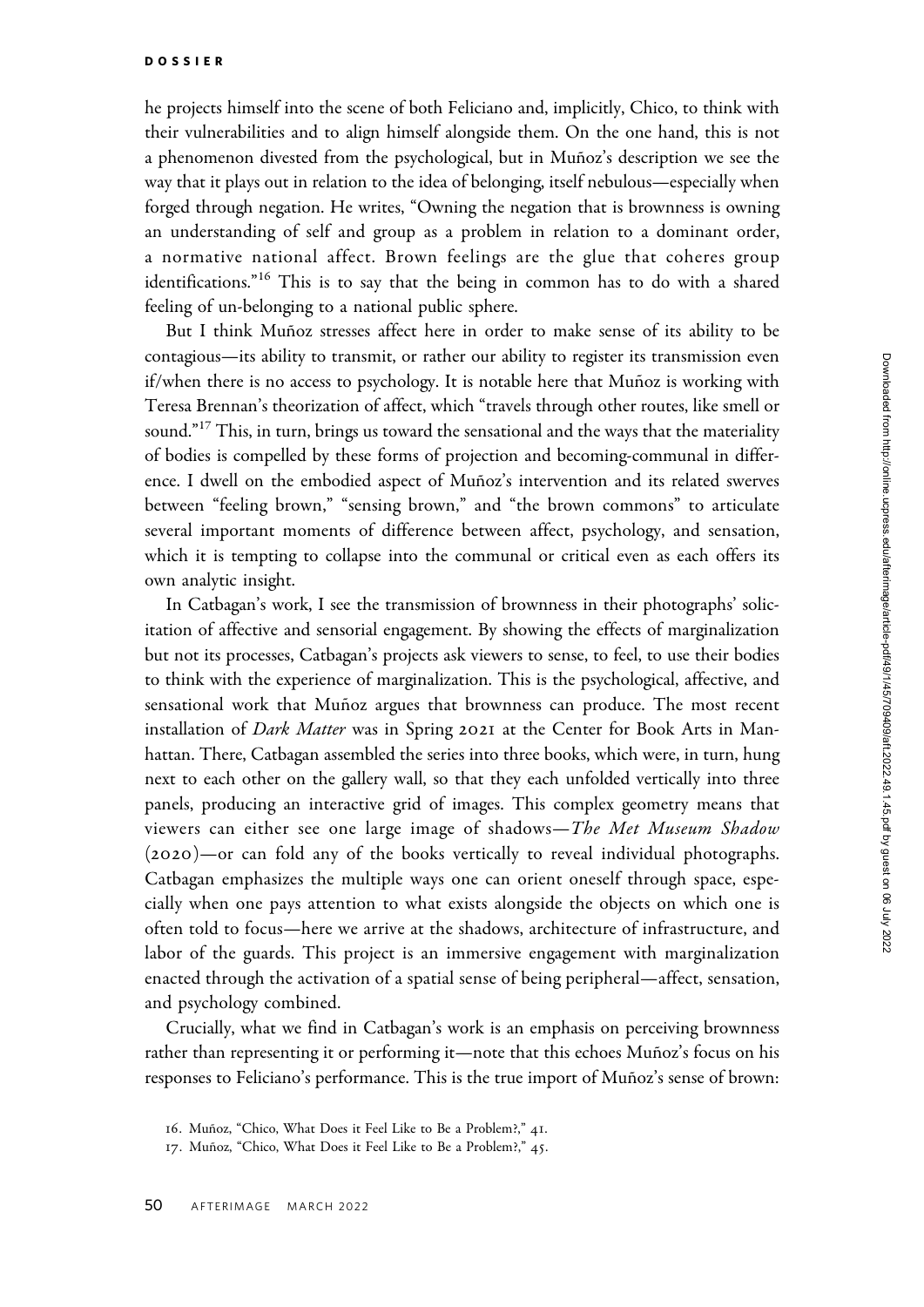

IMAGE 4. Folio 2, unfolded, of Dark Matter (2020) by Maureen Catbagan; courtesy the artist.

it allows us to feel and sense the dynamics that undergird racialization rather than imagine that race coalesces neatly into individuals or populations. Through Muñoz we can sense racialization as a relational structure whose impacts are not only sociological but that unfurl into more nebulous realms.

Like Muñoz, I also write about brownness, embodiment, and sensation. Although I use brownness to mark the possibilities for being-in-common, I route it through an